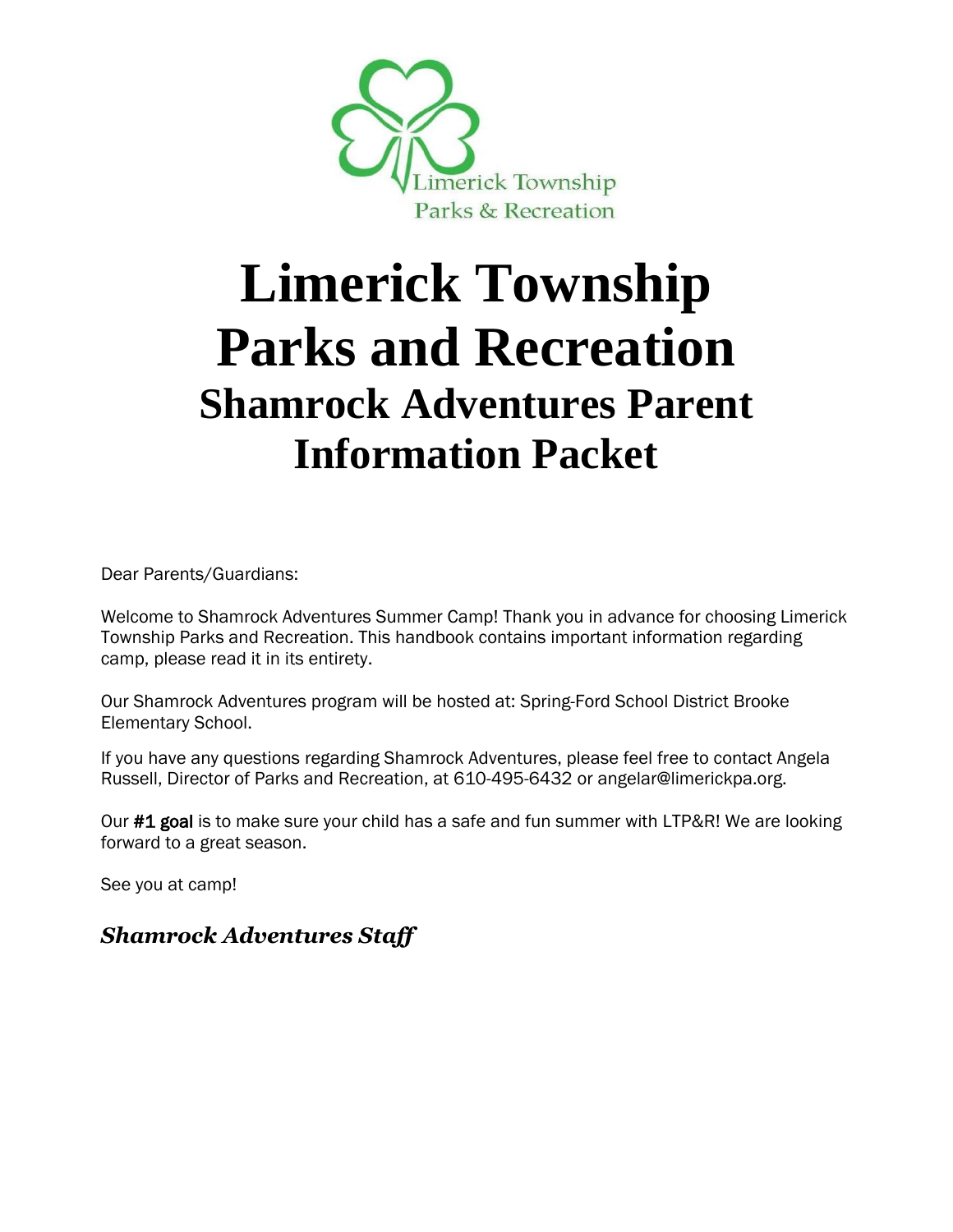# GENERAL CAMP INFORMATION

Shamrock Adventures is designed for children who are entering  $5<sup>th</sup>$  grade through  $7<sup>th</sup>$  grade. Each week is different with a variety of carefully planned activities – including arts and crafts, organized games, and special events. Campers are grouped together and have an Assistant Site Supervisor assigned to them to lead age-appropriate activities. Campers may be broken down into smaller groups throughout the day for activities.

Camp runs Monday through Friday at: Brooke Elementary School. Camp hours are 9:00 am to 4:00 pm. Extended Hours Program is available from 8:00 am to 9:00 am in the morning and 4:00 – 5:00 pm in the afternoon.

Shamrock Adventures will be CLOSED on July 4th due the Holiday.

Parents are reminded that our staff supervision is during camp hours only. Please be sure to pick-up and drop-off your children at the stated times.

All registered campers will receive a camp t-shirt to wear for field trips. *If you are interested in purchasing extra camp shirts, they can be bought at the Parks & Recreation office for \$10.00 a shirt.* 

# STAFFING

The Shamrock Adventures site is managed by a qualified staff of Site Supervisors, Assistant Site Supervisors and Camp Counselors.

All members of the Shamrock Adventures staff are trained to provide quality care for our campers. All staff members have obtained successful criminal background checks, child abuse clearances and FBI clearances. All staff have completed a screening process that meets the requirements set forth by the Limerick Township Parks & Recreation Department and all staff members are required to attend an in-service training orientation. All Supervisors are CPR and First Aid certified.

The camp program and staff are supervised by Angela Russell, Director of Parks and Recreation.

#### CAMP RULES & REGULATIONS

Your child should wear comfortable clothing and sneakers each day. Open toe/open heel shoes are not permitted. Children will get dirty at camp, please dress them accordingly.

Children are responsible for helping to keep the school and playground areas clean. They are expected to clean up after lunch, snacks, and crafts. Please keep in mind that we are guests At Brooke Elementary School.

Children are expected to use appropriate playground structures and equipment as they are intended. Rules for use will be explained each Monday to all campers. Children may be prohibited from using the structure or equipment if problems persist. Camp staff will be monitoring bathroom breaks as well as supervising bathroom facilities from the outside. All campers need to be able to use the restrooms unassisted.

Children must listen to the staff at all times; failure to do so may result in removal from camp.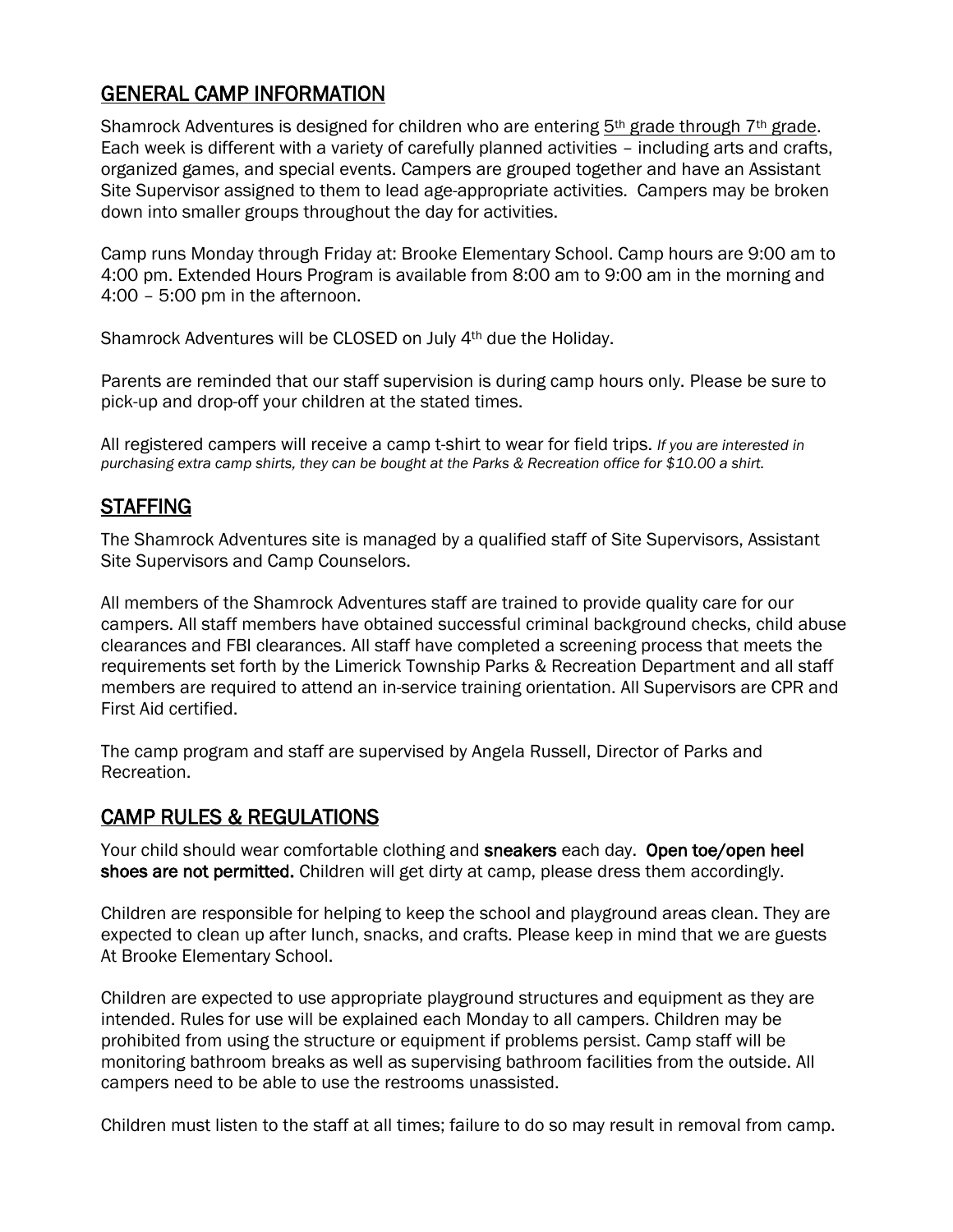On hot days, children may be participating in water activities, such as water balloons, sponge relays, etc. When indicated, please have your child wear their bathing suit under their clothes. These days will be clearly marked on the white board near the sign in/out table.

Backpacks are permitted at camp, but we suggest that anything valuable be left at home. We are not responsible if something is stolen or lost, but we will make every effort to prevent it. Please make sure any and all items are clearly labeled with your child's name. The following list of items is prohibited at camp:

- IPods/IPads
- Handheld Video Electronics
- Knives/weapons of any kind
- Toy guns
- Cell phones\*

\*It is recommended cell phones are left at home. The Site Supervisor has access to a phone if parents need to be contacted. If a parent or guardian needs to contact their child or camp staff for any reason, please contact the Parks & Recreation Department at 610-495-6432. If a child must bring a cell phone, their cell phone must remain in the camper's backpack during camp hours. Campers are not permitted to carry cell phones during camp hours.

If a child brings any prohibited items to camp, the item will be confiscated and returned to his/her parent at the end of the day. These items are banned in order to eliminate any disruption or safety concerns that may arise from their use.

Lost & Found items will be kept in a Lost & Found bin at the camp site. If items are not claimed by the end of camp, all items will be donated.

### BEHAVIOR ISSUES

Limerick Township Parks and Recreation takes behavior issues very seriously and has protocols to deal with situations involving misbehavior. Appropriate behavior is expected of all participants during the summer camp programs. Respectful interactions between program participants and staff are essential to having a successful program experience. Bullying, fighting, inappropriate behavior/language and continual disregard for camp policies and procedures will not be tolerated. Camp staff will do their best to redirect any misbehavior and resolve any issues to achieve a positive outcome for all involved. If positive outcomes cannot be achieved, or if a camper exhibits continuous disruptive behavior, Limerick Township reserves the right to suspend or dismiss the camper from the program without refund.

Please keep in mind that Limerick Township Parks and Recreation reserves the right to change our behavior procedures based on the severity of the incident.

#### REFUND POLICY

No refunds will be issued for camp cancellations unless requests are made in writing prior to 14 days of the start of the camp program. After this date, no refunds will be issued. All refunds are subject to a 10% administrative fee of total registration, per child. No refunds are given for field trips.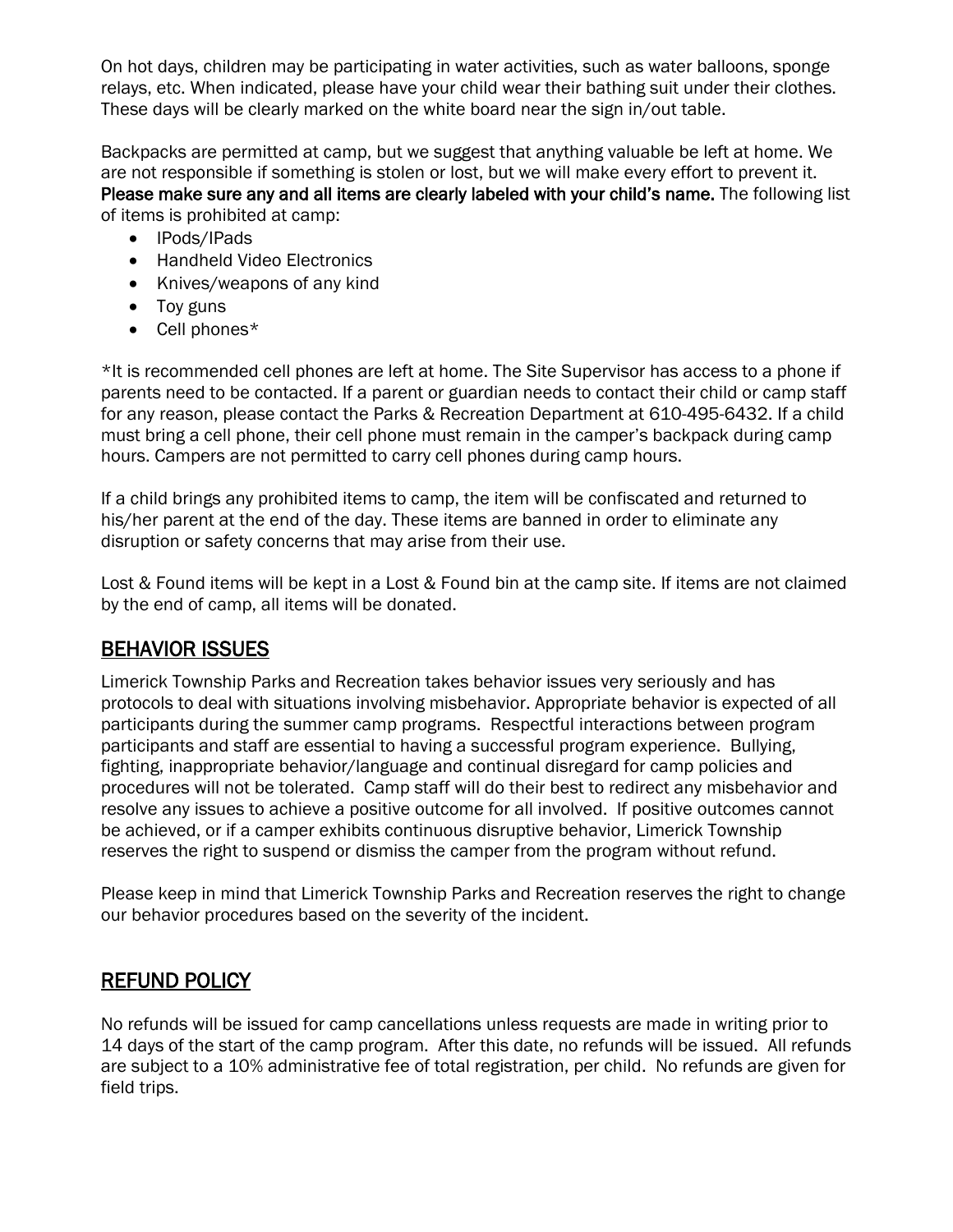

Limerick Township Parks and Recreation Department

# DISCIPLINE INFRACTION GRID

| ™≏'<br>119111C | $\sim$ $\sim$ $\sim$<br>. .<br>ـ |
|----------------|----------------------------------|
|                |                                  |

| <b>OFFENSE</b>                                                                                                                                               |                                                                      |                                                                                                      |                                                                               |
|--------------------------------------------------------------------------------------------------------------------------------------------------------------|----------------------------------------------------------------------|------------------------------------------------------------------------------------------------------|-------------------------------------------------------------------------------|
| Drugs, Alcohol                                                                                                                                               | <b>IMMEDIATE REMOVAL</b><br>FROM CAMP (No refund)                    |                                                                                                      |                                                                               |
| Sexual Harassment                                                                                                                                            |                                                                      |                                                                                                      |                                                                               |
|                                                                                                                                                              | Parent Initial                                                       |                                                                                                      |                                                                               |
|                                                                                                                                                              |                                                                      |                                                                                                      |                                                                               |
| <b>Disrespect</b><br>towards staff<br><b>Fighting</b><br><b>Bullying</b><br>Cursing<br>Inappropriate behavior<br>Breaking camp, trip and<br>playground rules | Write Up & Phone Call<br>Date, Time, Staff Initial<br>Parent Initial | Write Up, Loss of Privilege,<br>Discussion of removal<br>Date, Time, Staff Initial<br>Parent Initial | Immediate removal<br>from camp<br>Date, Time, Staff Initial<br>Parent Initial |

Limerick Township Parks & Recreation reserves the right to change or alter the above procedures based on the severity of each individual incident.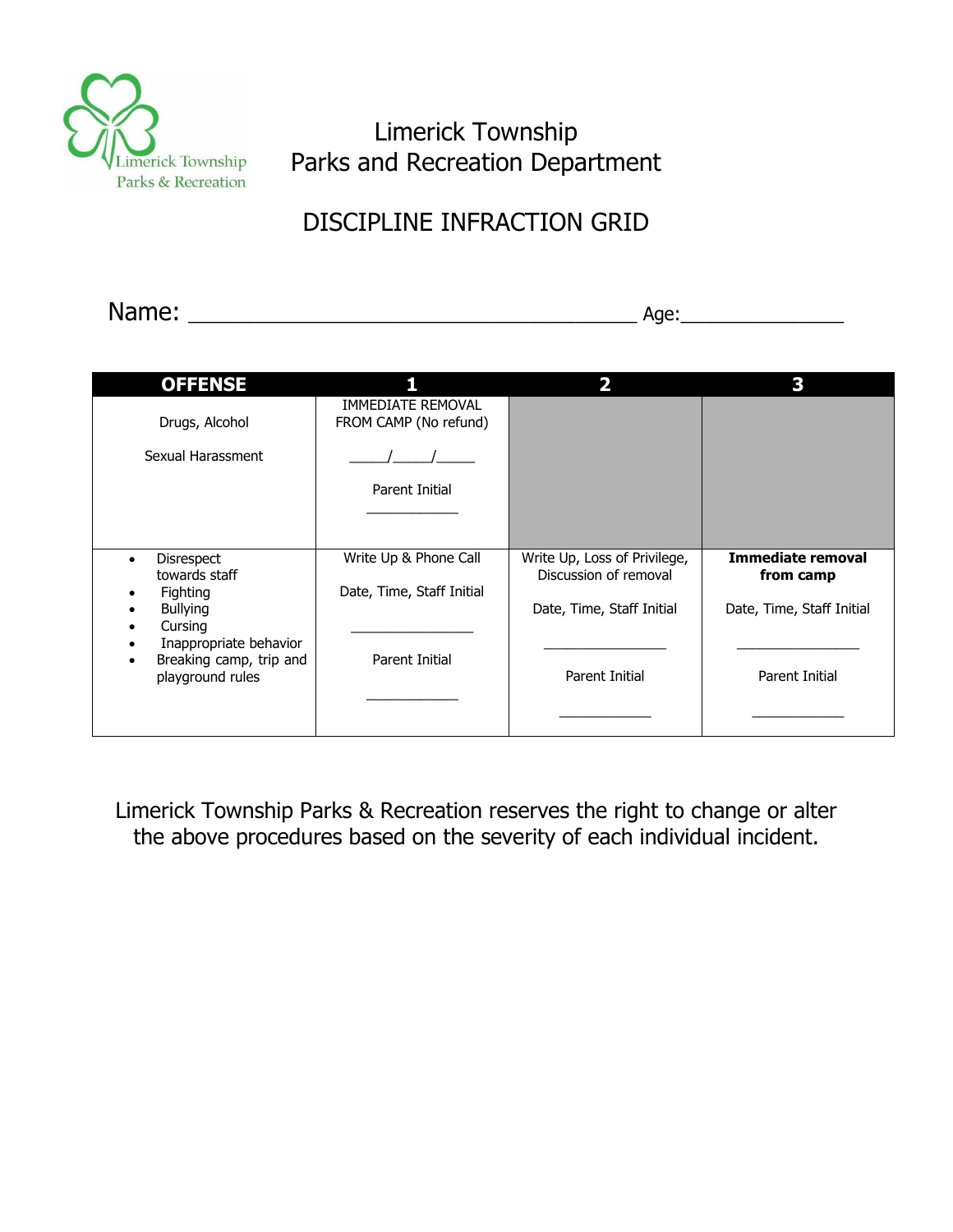# DAILY LUNCH INFORMATION

Children are responsible for bringing their own lunch and refillable water bottle every day. It is recommended that they have an insulated lunch bag as there is no refrigeration available. Bags must be clearly marked with your child's name and group name. Each day campers will have a break for lunch and two snacks.

Every Wednesday will be Pizza Party Wednesday. The cost for the Pizza Party is \$5.00 and includes 2 slices of pizza, 1 juice drink and 1 snack (chips, pretzels, etc.). This is not mandatory, just a special treat we offer for the campers. Sign-up sheets will be available at your camp site and must be handed in by the end of the camp day on Tuesday. No exceptions.

Every Friday will be Pretzel Friday. The cost is \$1 per pretzel. This is not mandatory, just a special treat we offer for the campers. Sign-up sheets will be available at your camp site and must be handed in by the end of camp on Thursday. No exceptions.

# SIGN IN & SIGN OUT PROCEDURES

In the interests of extended safety for all our campers, Shamrock Adventures has sign in and sign out procedures for camp. The system is simple but will require the cooperative efforts of parents and staff. *The idea is to assure that the proper person picks up the proper camper(s) each day.*

- Each camp group will be assigned to a sign in table for all camp day starts/ends. This is where all parents should drop-off & pick-up their campers each day.
- Each parent must show a driver's license when picking up their child. The name on the ID must match with the parent's name on the registration form.
- ◆ Each parent **MUST** walk their camper to the sign in table and sign them in. No camper is allowed to sign themselves in or out of camp.
- $\bullet$  If someone other than the parent on the registration form is picking up your camper, a note MUST be sent in. This person must also show ID when picking up.

#### NO CAMPERS WILL BE RELEASED UNLESS PROPER AND CORRECT IDENTIFICATION IS PRESENTED. NO EXCEPTIONS.

Thank you for helping us keep your camper safe. We appreciate your understanding that there will be no exceptions to this procedure. For carpools, it is suggested that days be divided, rather than dividing up drop-offs and pick-ups each day.

#### PICK UP AND DROP OFF TIMES

Regular Camp Hours run Monday through Friday from 9:00am to 4:00pm. The Extended Hours program runs Monday through Friday 8:00am to 5:00pm. Please note that Extended Hours are ONLY for campers who are registered for these hours and will be charged an additional fee if dropped off early or picked up late.

If you are interested in the Extended Hours program, please stop by the Parks and Recreation Office at the Limerick Township Building and register for the Extended Hours program.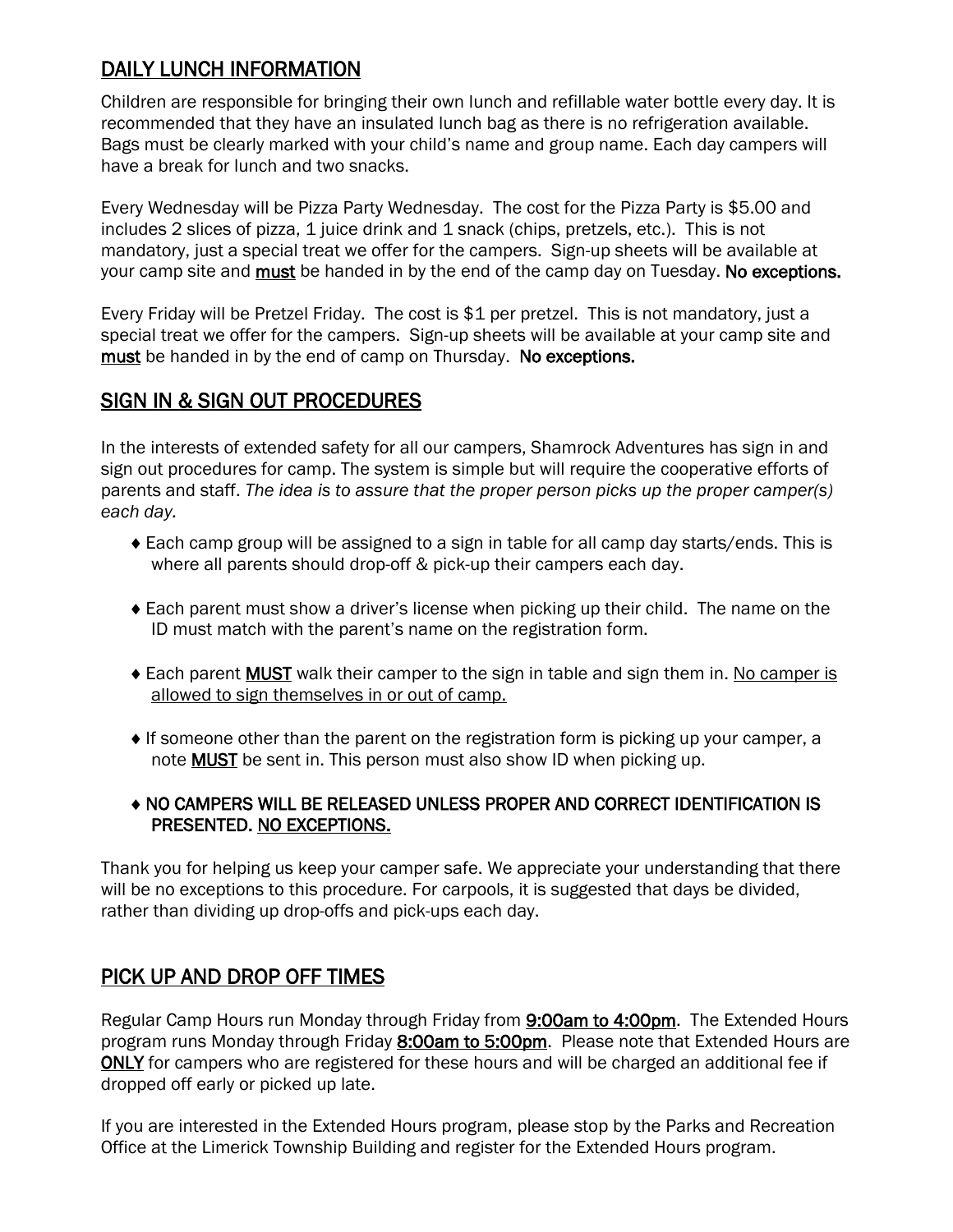# IT HAPPENS – LATE PICK-UP FEES

We understand that sometimes extenuating circumstances prohibit a parent from picking up a child on time. However, we are also concerned with fairness to our staff members. With this in mind, the following DAILY LATE PICK-UP FEES will be charged:

#### REGULAR CAMP HOURS

| <b>NO CHARGE</b><br>$4:00 - 4:05$ pm                   |  |
|--------------------------------------------------------|--|
| $4:06 - 4:10$ pm<br>\$5 per child                      |  |
| \$10 per child<br>$4:11 - 4:15$ pm                     |  |
| \$15 per child<br>4:16-4:20 pm                         |  |
| \$20 per child<br>4:21-4:25 pm                         |  |
| \$30 +\$1/min. thereafter per child<br>4:30 pm & later |  |



#### EXTENDED CAMP HOURS

| $5:00 - 5:05$    | <b>NO CHARGE</b>                    |
|------------------|-------------------------------------|
| $5:06 - 5:10$ pm | \$5 per child                       |
| $5:11 - 5:15$ pm | \$10 per child                      |
| $5:16 - 5:20$ pm | \$15 per child                      |
| $5:21 - 5:25$ pm | \$20 per child                      |
| 5:30 pm & later  | \$30 +\$1/min. thereafter per child |

- > 1<sup>st</sup> incident: fees will be charged after 15 min.; must be paid before child is permitted to return to site.
- ➢2nd & 3rd incidents: fees charged as published; must be paid before child is permitted to return to site.
- ➢4th incidents: child is dismissed immediately from the program with no refund of registration fees.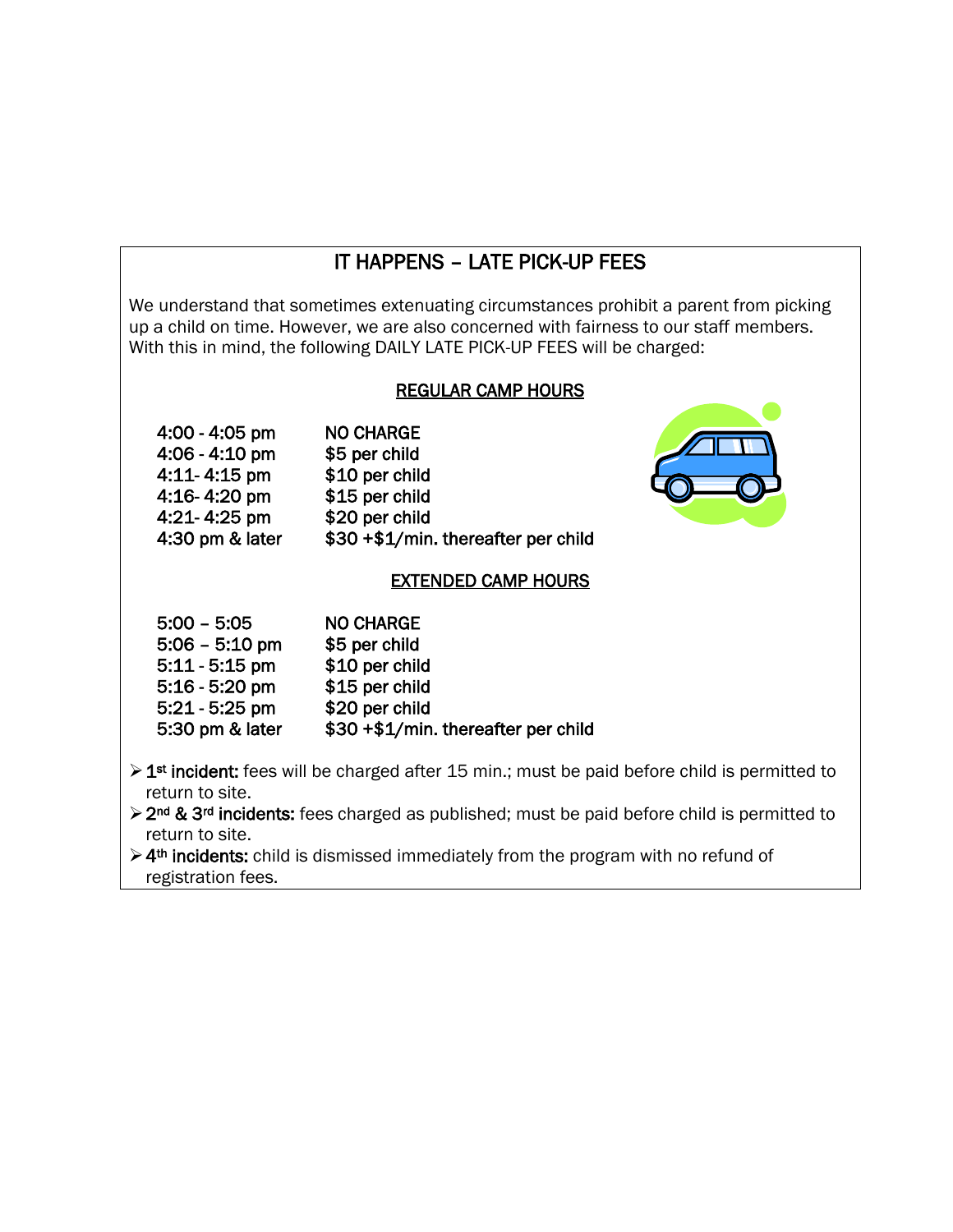# **ABSENCES**

Notifying LTP&R of an absence is not required. We do ask if your child is absent due to a contagious condition, please notify the office so that other parents can be notified that their child may have been exposed. If your child has been ill, we require them to stay home for at least 24 hours after the symptoms have subsided. Please help us keep our campers and staff safe by keeping your camper home if they are not feeling well.

NOTE: There will be no fee reduction or reimbursement for absences.



# **I AM READY TO GO BACK TO CAMP WHEN I AM.....**

| Fever free for | Free from    | Free from     | Free from    | <b>Treated with</b>         | Eye has       | Released by  |
|----------------|--------------|---------------|--------------|-----------------------------|---------------|--------------|
| 24 hours       | vomiting for | diarrhea for  | rash itching | appropriate                 | returned to   | your medical |
| without the    | at least 2   | at least 24   |              | or fever and live treatment | normal or     | provider to  |
| use of fever   | solid meals  | hours without |              | evaluated by at home and    | have a note   | return to    |
| reducing       | without the  | the use of    | a doctor if  | proof is                    | from a doctor | camp.        |
| medications.   | use of medi- | medications.  | needed.      | provided to                 | to return to  |              |
|                | cations.     |               |              | Camp                        | camp.         |              |
|                |              |               |              |                             |               |              |



# WEATHER ALERT!!

If there is rain or a high heat index, camp will still go on. Activities will take place indoors.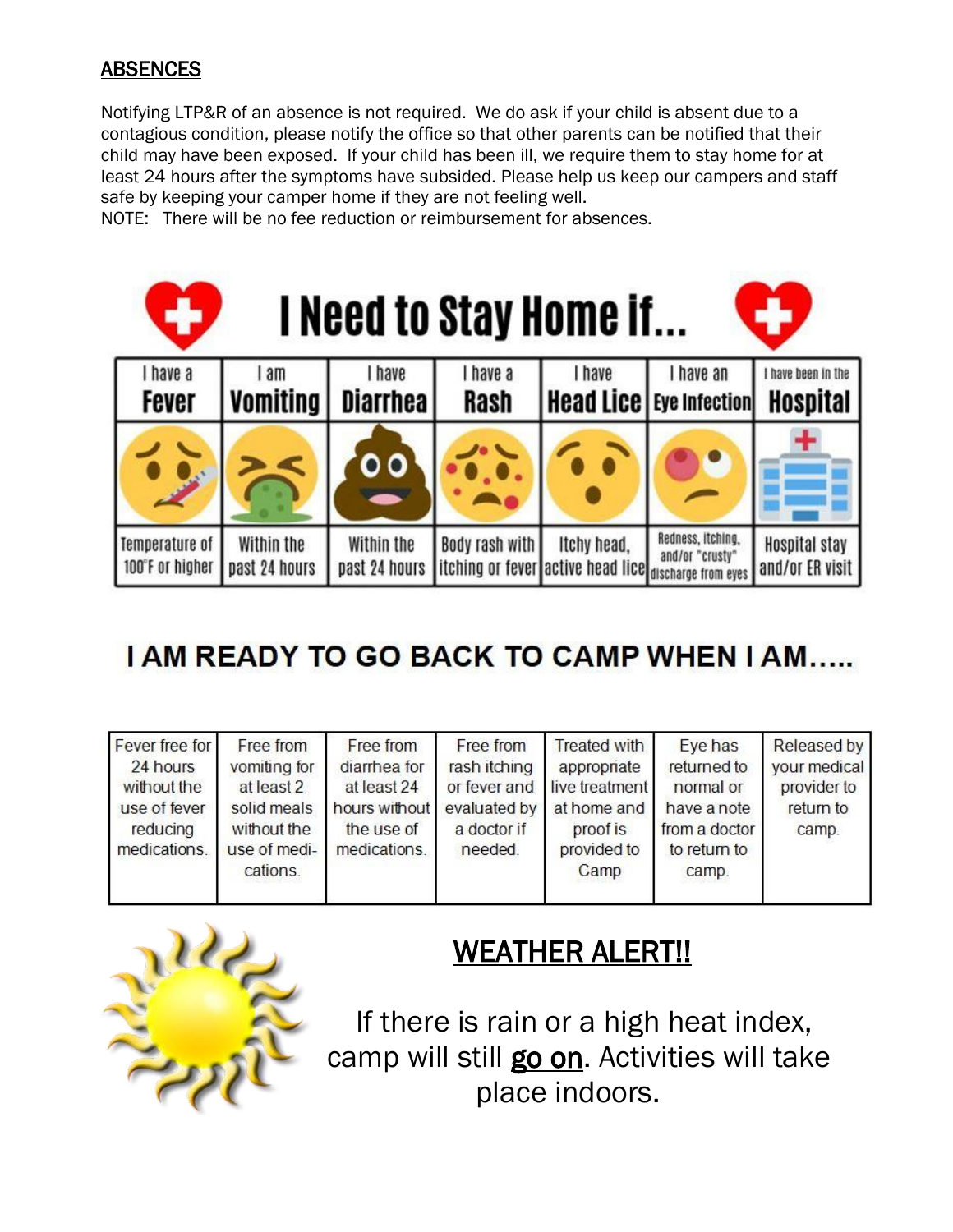# MEDICAL INFORMATION

It is extremely important that we have all necessary medical information concerning your child.

The responsibility for administering medications rests with the camper's legal parent or guardian. No camp staff is permitted to administer medication. It is important that all medication be taken at home. No medication is to be sent to camp unless it is a prescription drug for preventive reasons or emergency conditions such as seizures, heart conditions, asthma, bee stings or allergy conditions.

These preventive or emergency medications may be sent to camp if the rules listed below are followed:

 1. Note from the doctor stating name of medication, how it is to be given, amount, time, and diagnosis of illness. The medication must have the prescription label on the container.

 2. Note from the parent or legal guardian giving approval for the medication to be administered by the camper under staff supervision.

 3. For emergency conditions such as bee sting reaction, the Site Supervisor will call the parents/guardians.

All medical information is kept strictly confidential.

### **SUNCREEN**

Please apply sunscreen to your child daily. We request sunscreen be sent to camp daily, labeled with your child's name. Staff members are not permitted to apply lotion to children. All groups take several water breaks and to reapply sunscreen throughout the day. Please speak to your child about how important it is to reapply at each break as they spend a great amount of time each day outdoors. Also, take time before camp starts to practice with your child how and where (back of neck, face, etc.) to apply sunscreen correctly.

#### FIELD TRIP INFORMATION

All Shamrock Adventures field trips are included in the fee of camp. All campers and staff attend each trip. If a camper chooses not to go on a field trip, they cannot attend camp that day.

Limerick Township Parks & Recreation requires the campers to wear their camp shirts on days of field trips, for safety and security purposes. Campers are not permitted on trips without their t-shirts. *If you are interested in ordering extra camp shirts, they can be ordered at the Parks & Recreation office for \$10.00 a shirt.* 

Field trips are scheduled to leave at various times from the camp site. Please be sure that your camper is on time for camp if they are going on a scheduled field trip. If it is time to leave for the trip and your child is not present at camp, we will assume 22222 they will not be attending the trip that day. Campers must have paid and have a registration form/permission slip on file to attend the trip. Refunds are not given for trips. If Shamrock Adventures has a field trip that is leaving prior to 9am and there is a sibling in Camp Shamrock that is not registered for Extended Care, they cannot be dropped off at Camp Shamrock prior to 9am unless paying the daily rate of \$10. Please notify the Site Supervisor in advance if you will be registering for Extended Care at Camp Shamrock.